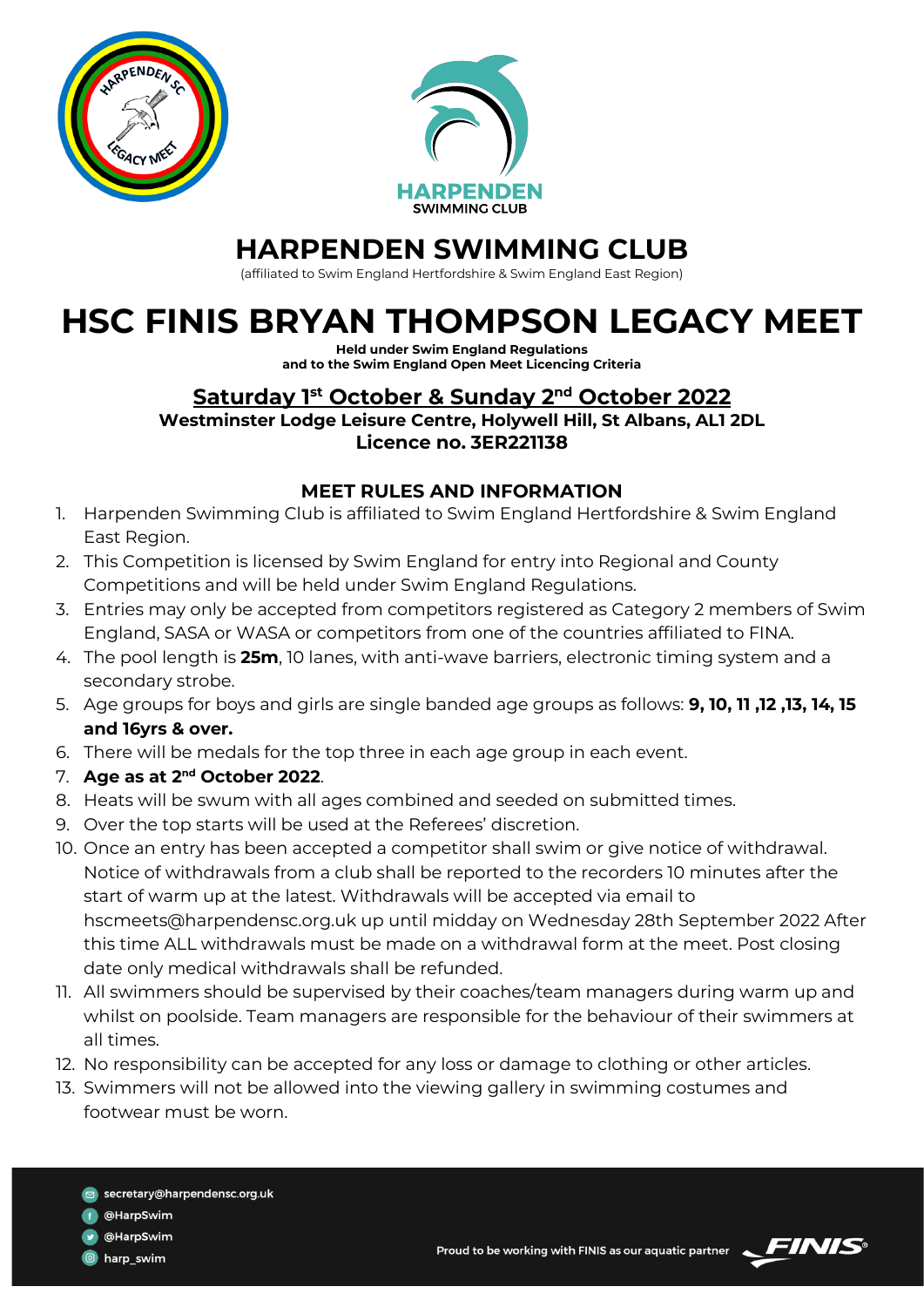

- 14. Swimmers will only be allowed to bring small bags onto poolside and should make use of the lockers provided for all large bags (£1, returnable).
- 15. Only swimmers, officials and team managers/coaches accredited with deck passes and Harpenden event volunteers will be allowed on poolside.
- 16. Use of any photographic equipment in and around the changing rooms is strictly forbidden. Anyone seen using any such equipment may be asked to leave the event immediately.
- 17. In accordance with Swim England's Child Safeguarding Policies and Procedures any parents or carers of swimmers under the age of 18 who wish to take photographic or video images are requested to focus on their own child as much as reasonably possible and to avoid including other children in those images, particularly if those images are being shared with family and friends through social media platforms.
- 18. Valid entries will be accepted in order of receipt, that is, **first come first served**. Upper qualifying times have been set. There will be no lower qualifying times, entries without a time will be accepted.
- 19. The 400m IM and 400m Freestyle may be limited to a maximum of 4 heats in total across both genders.
- 20. The entry fee is **£7.00 per individual event** for entries THROUGH your club.
- 21. Individual entries NOT THROUGH a club will be charged £8.00 per individual event.
- 22. Complete entries for each club are requested together with a single payment. Later individual entries may not be accepted. Closing date for entries is **MIDNIGHT Friday 9th September 2022**.
- 23. All club entries with over 8 swimmers must be via Hy-Tek software to hscmeets@harpendensc.org.uk. No entries will be accepted after the closing date or during the meet unless due to promoter's error or omission. Payment by bank transfer to: **Harpenden Swimming Club. Account No 80429465 Sort Code: 20-74-09**. Please use your club name as a reference.
- 24. Confirmation of entries will be sent to clubs and posted on our website www.harpendensc.org.uk
- 25. Results will be emailed to British Swimming for inclusion in the national Rankings database.
- 26. Deck passes are available for poolside access at £15 per day (food included) or £25 for the weekend (food included). Maximum number of passes per club will be issued on a basis of 1 pass per 10 swimmers or part thereof to a maximum of 3 per club. Deck passes will not be sold on the day.
- 27. The Data Protection Act 2018 requires us to provide you with certain information and to obtain your consent before processing data about you. Processing includes: obtaining, recording, holding, disclosing, destruction or retaining information. We require certain personal data for the purposes of making entries to the competition, managing the meet



@HarpSwim

harp\_swim